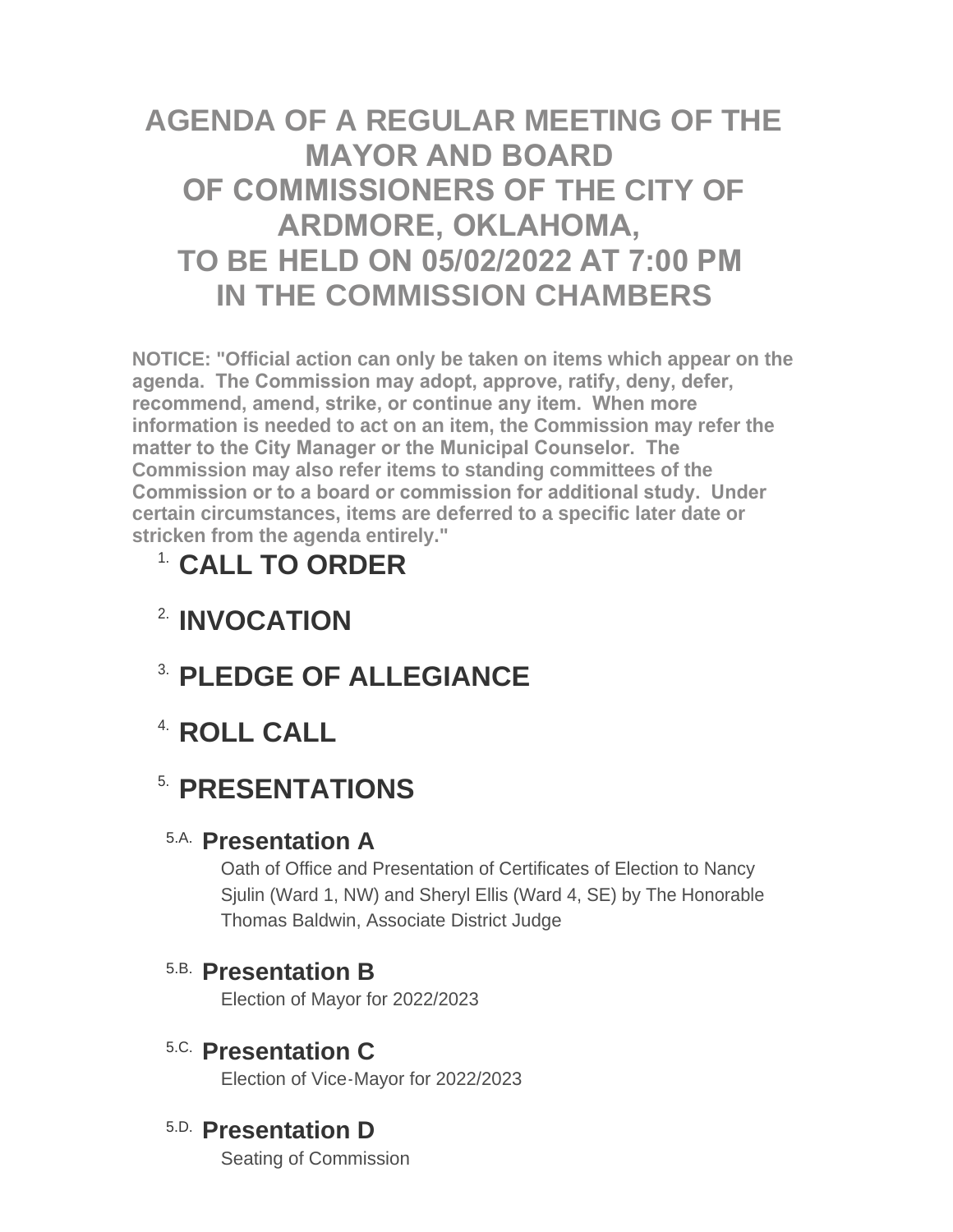## **Presentation E** 5.E.

Presentation of Mayor's Gavel to Retiring Mayor by Newly Elected Mayor

## **Presentation F** 5.F.

Commission Meeting Called to Order by Newly Elected Mayor

# **APPROVE AGENDA - ORDER OF BUSINESS**  6. **AND CONTENTS**

# **APPROVE MINUTES** 7.

### **City Commission Regular Minutes** 7.A.

of the Meeting held on April 18, 2022

Documents:

[MINUTES OF 04-18-22.PDF](http://www.ardmorecity.org/AgendaCenter/ViewFile/Item/8444?fileID=5064)

### **City Commission Special Minutes** 7.B.

of the Meeting Held on April 18, 2022

Documents:

[SPECIAL MINUTES 04-18-22.PDF](http://www.ardmorecity.org/AgendaCenter/ViewFile/Item/8445?fileID=5065)

## **CONSENT AGENDA**

**All items listed are considered to be routine by the City Commission and will be enacted by one motion. There will be no separate discussion of these items unless a Commissioner or a citizen so requests, in which event the item will be removed from the consent status and considered in its normal sequence on the agenda.**

#### **Consent A** 8.A.

Consideration and Possible Action to Confirm Mayor and City Commission Appointment to the Planning Commission to Serve a Second Three (3) Year Term to be Claudia Kittrell with Term to Expire in May of 2025 and Approval or Rejection of Any Amendments Proposed and Considered by the City Commission at the Meeting

(Submitted by Jessica Scott, Director of Community Development)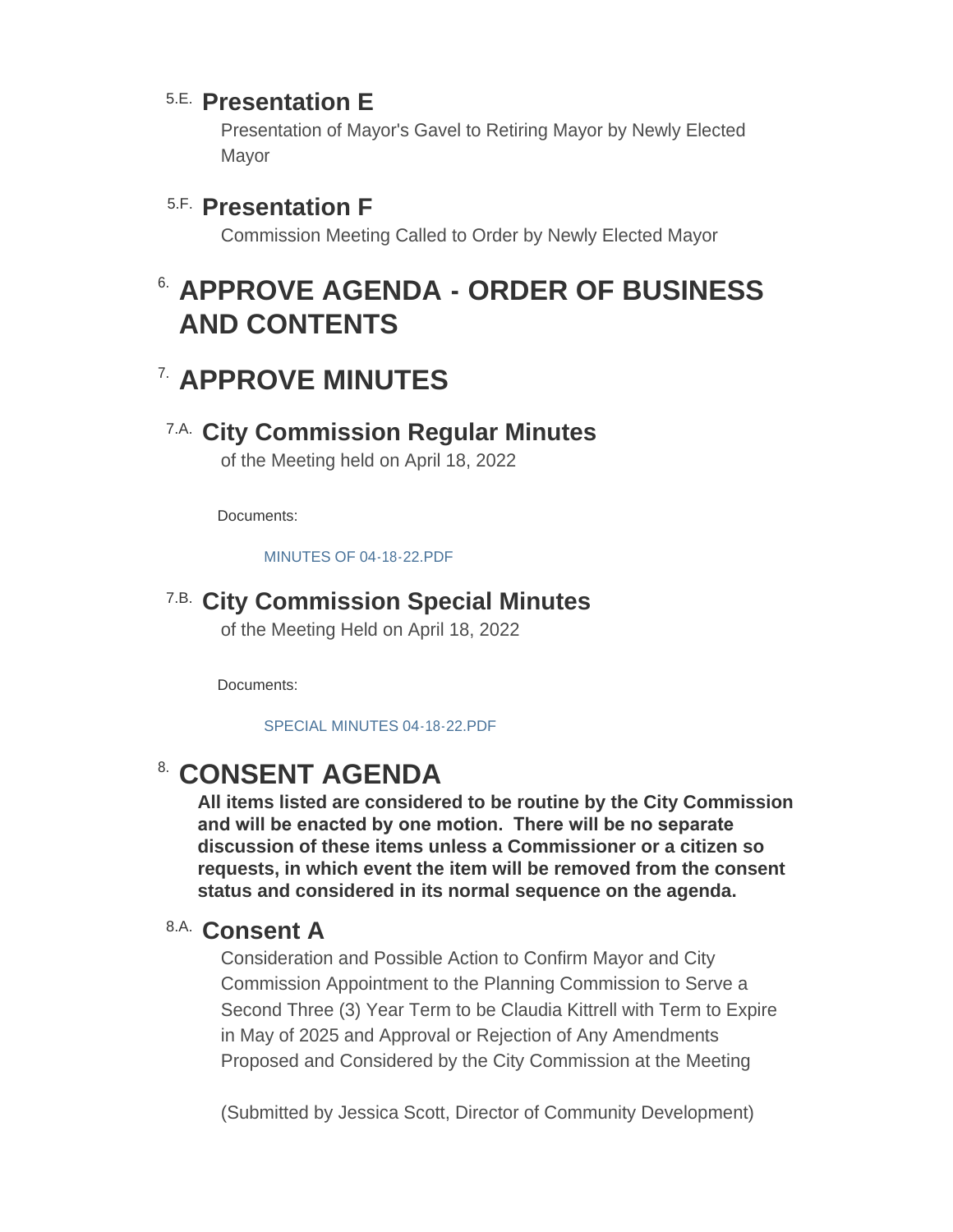Documents:

#### [CONSENT A.PDF](http://www.ardmorecity.org/AgendaCenter/ViewFile/Item/8428?fileID=5066)

### **Consent B** 8.B.

Consideration of Adoption or Rejection of Resolution Number 4213, a Resolution for the Minor Subdivision Plat of 1 Lot on 1 Acre of the Ellis Acre Addition located at 401 Stolfa Street, Ardmore, Oklahoma and Approval or Rejection of Any Amendments Proposed and Considered by the City Commission at the Meeting

(Submitted by Jessica Scott, Director of Community Development)

Documents:

#### [CONSENT B.PDF](http://www.ardmorecity.org/AgendaCenter/ViewFile/Item/8429?fileID=5067)

## 8.C. Consent C

Consideration and Possible Action of an Ardmore Downtown Executive Airport Ground Lease Cancellation Agreement between the City of Ardmore and Chris McMurry for the Leased Property located at 1413 Executive Airport Drive, Suite 2, Tract 27-2 and 1413 Executive Airport Drive, Suite 5, Tract 27-5 and Approval or Rejection of Any Amendments Proposed by the City Commission at the Meeting

(Submitted by Kevin Boatright, City Manager)

Documents:

#### [CONSENT C.PDF](http://www.ardmorecity.org/AgendaCenter/ViewFile/Item/8430?fileID=5068)

### **Consent D** 8.D.

Consideration and Possible Action of the Right of Refusal to Purchase a Hangar located at the Ardmore Downtown Executive Airport, 1413 Executive Airport Drive, Suite 2, Tract 27-2 and 1413 Executive Airport Drive, Suite 5, Tract 27-5 and Approval or Rejection of Any Amendments Proposed and Considered by the City Commission at the **Meeting** 

(Submitted by Kevin Boatright, City Manager)

Documents:

[CONSENT D.PDF](http://www.ardmorecity.org/AgendaCenter/ViewFile/Item/8431?fileID=5069)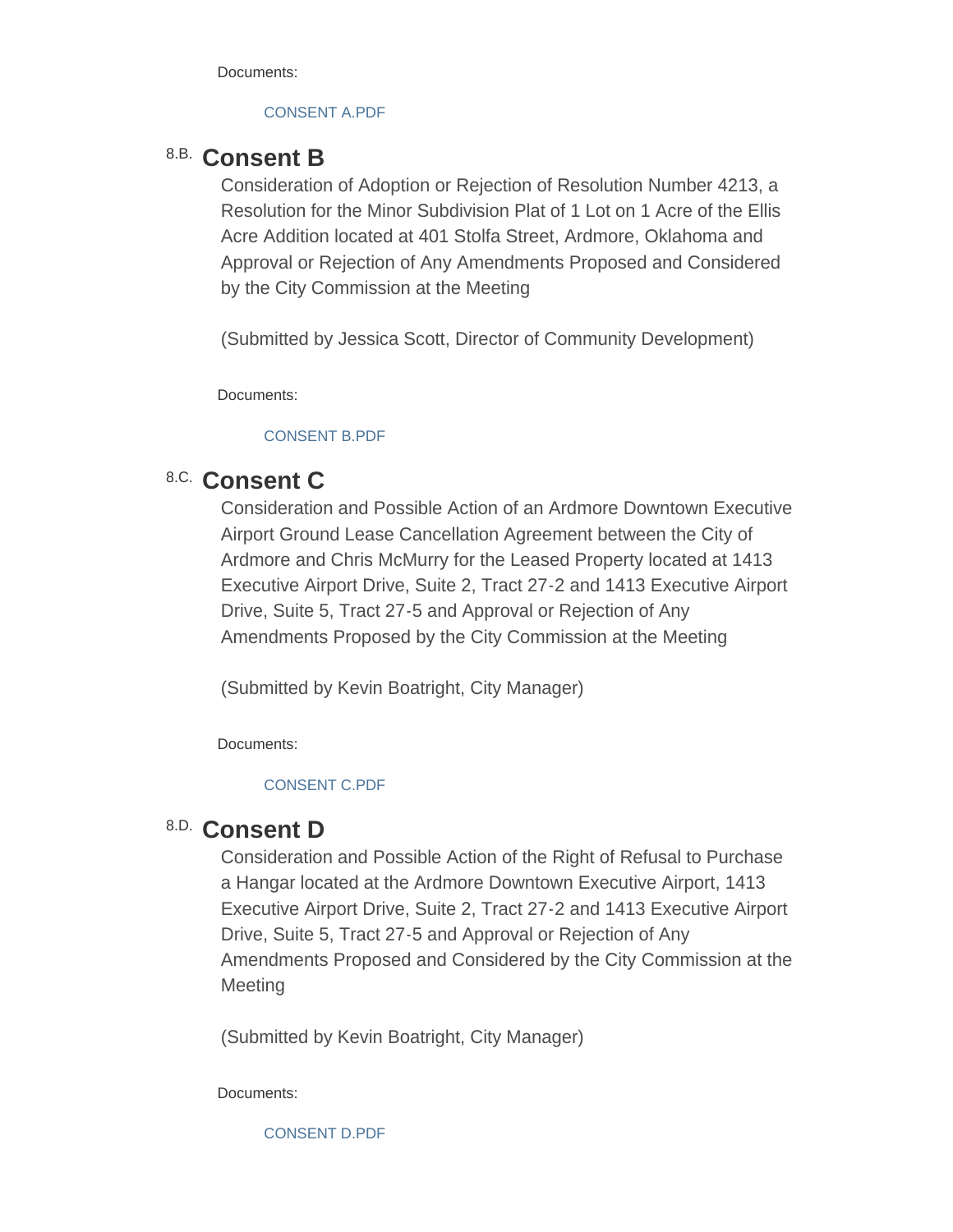## **Consent E** 8.E.

Consideration and Possible Action of Ground Lease Agreements located at the Ardmore Downtown Executive Airport between the City of Ardmore and Lessee Tyler Barker for Leased Premises of 1413 Executive Airport Drive, Suite 2, Tract 27-2 and 1413 Executive Airport Drive, Suite 5, Tract 27-5 and Approval or Rejection of Any Amendments Proposed and Considered by the City Commission at the **Meeting** 

(Submitted by Kevin Boatright, City Manager)

Documents:

[CONSENT E.PDF](http://www.ardmorecity.org/AgendaCenter/ViewFile/Item/8432?fileID=5070)

# **8. REGULAR BUSINESS**

## 9.A. ORDINANCE(S)

#### 9.A.1. Ordinance 1

Consideration of Adoption or Rejection of Ordinance Number 3122, an Ordinance Amending Chapter 6, Article 1 of the Ardmore Code of Ordinances by Adding New Section 6-2.1 Pertaining to Adoption of Oklahoma Uniform Building Code Commission Rules 748 - Chapter 20 - Adopted Codes - Subchapters 1 and 2 International Building Code®, 2018 Edition (IBC®, 2018) 748:20-2-1 through 748:20-2-40 and Consideration of Adoption or Rejection of Emergency Clause with Respect to Ordinance Number 3122 and Consideration of Adoption or Rejection of Any Amendments to the Proposed Emergency Clause as may be Considered by the City Commission at the Meeting and Approval or Rejection of Any Amendments Proposed and Considered by the City Commission at the Meeting

(Presented by Jessica Scott, Director of Community Development)

Documents:

#### [ORDINANCE 1.PDF](http://www.ardmorecity.org/AgendaCenter/ViewFile/Item/8433?fileID=5071)

#### 9.A.2. Ordinance 2

Consideration of Adoption or Rejection of Ordinance Number 3123, an Ordinance Adopting the 2018 International Building Code Amending Chapter 6 Section 6-2 of the Code of Ordinances for the City of Ardmore, Oklahoma and Providing for Severability and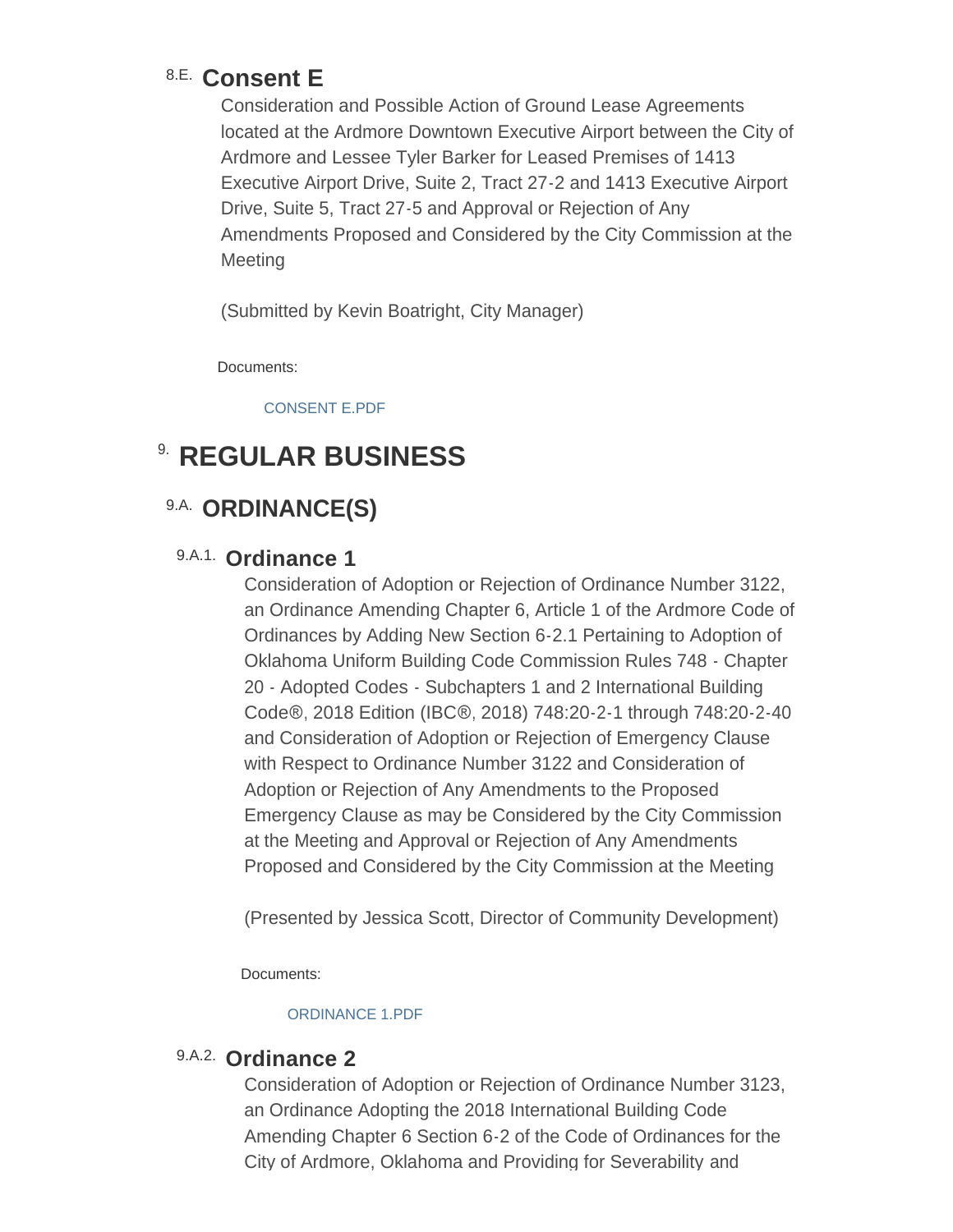City of Ardmore, Oklahoma and Providing for Severability and Consideration of Adoption or Rejection of Emergency Clause with Respect to Ordinance Number 3123 and Consideration of Adoption or Rejection of Any Amendments to the Proposed Emergency Clause as may be Considered by the City Commission at the Meeting and Approval or Rejection of Any Amendments Proposed and Considered by the City Commission at the Meeting

(Presented by Jessica Scott, Director of Community Development)

Documents:

#### [ORDINANCE 2.PDF](http://www.ardmorecity.org/AgendaCenter/ViewFile/Item/8434?fileID=5072)

#### 9.A.3. Ordinance 3

Consideration of Adoption or Rejection of Ordinance Number 3124, an Ordinance Adopting the 2018 International Plumbing Code Amending Chapter 23, Section 23-1 and 23-2 of the Code of Ordinances for the City of Ardmore, Oklahoma and Providing for Severability and Consideration of Adoption or Rejection of Emergency Clause with Respect to Ordinance Number 3124 and Consideration of Adoption or Rejection of Any Amendments to the Proposed Emergency Clause as may be Considered by the City Commission at the Meeting and Approval or Rejection of Any Amendments Proposed and Considered by the City Commission at the Meeting

(Presented by Jessica Scott, Director of Community Development)

Documents:

#### [ORDINANCE 3.PDF](http://www.ardmorecity.org/AgendaCenter/ViewFile/Item/8435?fileID=5073)

#### 9.A.4. Ordinance 4

Consideration of Adoption or Rejection of Ordinance Number 3125, an Ordinance Adopting the 2018 International Mechanical Code Amending Chapter 12, Section 12-1 of the Code of Ordinances for the City of Ardmore, Oklahoma and Providing for Severability and Consideration of Adoption or Rejection of Emergency Clause with Respect to Ordinance Number 3125 and Consideration of Adoption or Rejection of Any Amendments to the Proposed Emergency Clause as may be Considered by the City Commission at the Meeting and Approval or Rejection of Any Amendments Proposed and Considered by the City Commission at the Meeting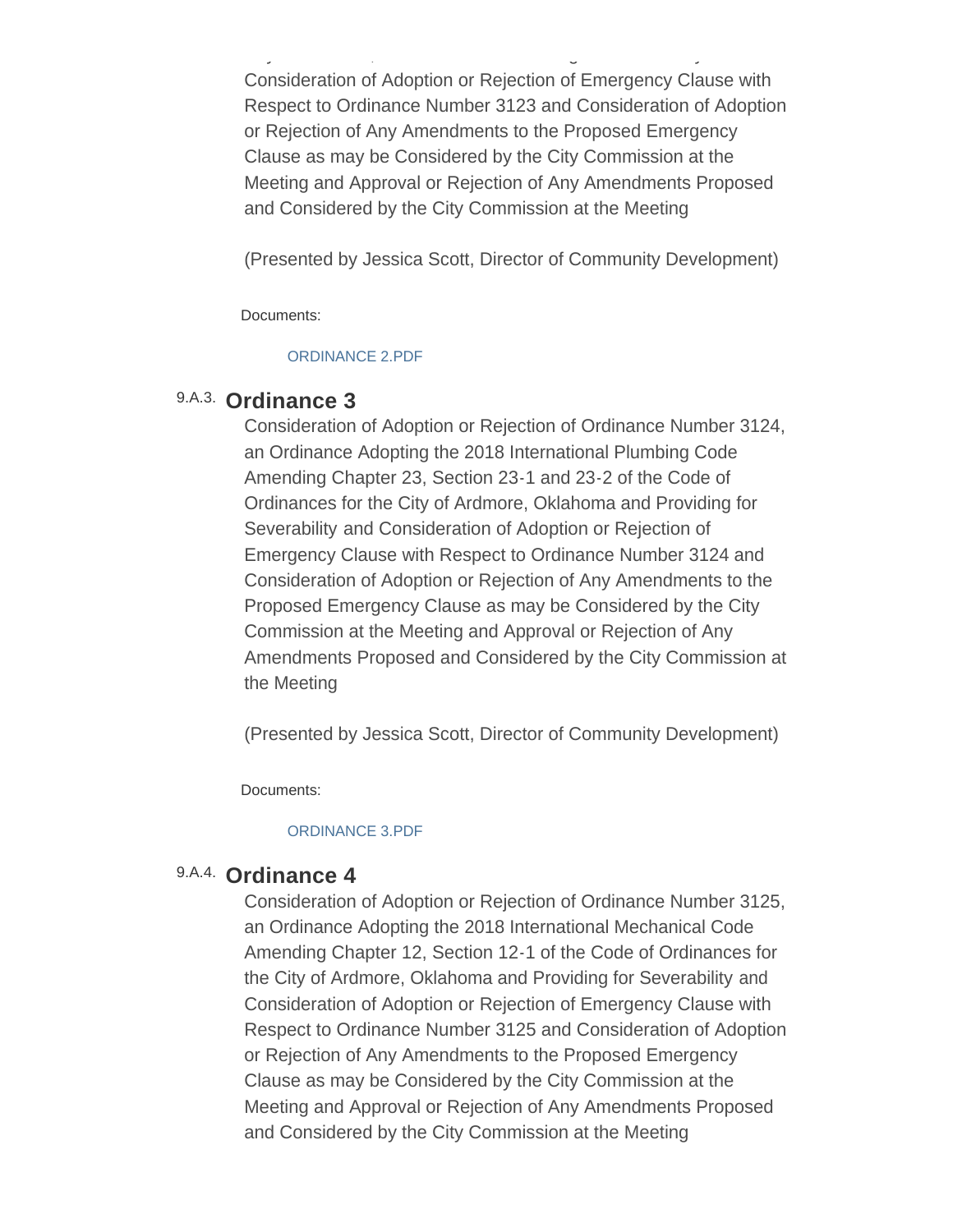Documents:

#### [ORDINANCE 4.PDF](http://www.ardmorecity.org/AgendaCenter/ViewFile/Item/8436?fileID=5074)

#### **Ordinance 5** 9.A.5.

Consideration of Adoption or Rejection of Ordinance Number 3126, an Ordinance Adopting the 2018 International Fuel Gas Code Amending Chapter 12, Section 9 of the Code of Ordinances for the City of Ardmore, Oklahoma and Providing for Severability and Consideration of Adoption or Rejection of Emergency Clause with Respect to Ordinance Number 3126 and Consideration of Adoption or Rejection of Any Amendments to the Proposed Emergency Clause as may be Considered by the City Commission at the Meeting and Approval or Rejection of Any Amendments Proposed and Considered by the City Commission at the Meeting

(Presented by Jessica Scott, Director of Community Development)

Documents:

#### [ORDINANCE 5.PDF](http://www.ardmorecity.org/AgendaCenter/ViewFile/Item/8437?fileID=5075)

#### 9.A.6. Ordinance 6

Consideration of Adoption or Rejection of Ordinance Number 3127, an Ordinance Adopting the 2018 International Fire Code Amending Chapter 10 Section 10-15.1 of the Code of Ordinances for the City of Ardmore, Oklahoma and Providing for Severability and Consideration of Adoption or Rejection of Emergency Clause with Respect to Ordinance Number 3127 and Consideration of Adoption or Rejection of Any Amendments to the Proposed Emergency Clause as may be Considered by the City Commission at the Meeting and Approval or Rejection of Any Amendments Proposed and Considered by the City Commission at the Meeting

(Presented by Jessica Scott, Director of Community Development)

Documents:

#### [ORDINANCE 6.PDF](http://www.ardmorecity.org/AgendaCenter/ViewFile/Item/8438?fileID=5076)

#### 9.A.7. Ordinance 7

Consideration of Adoption or Rejection of Ordinance Number 3128,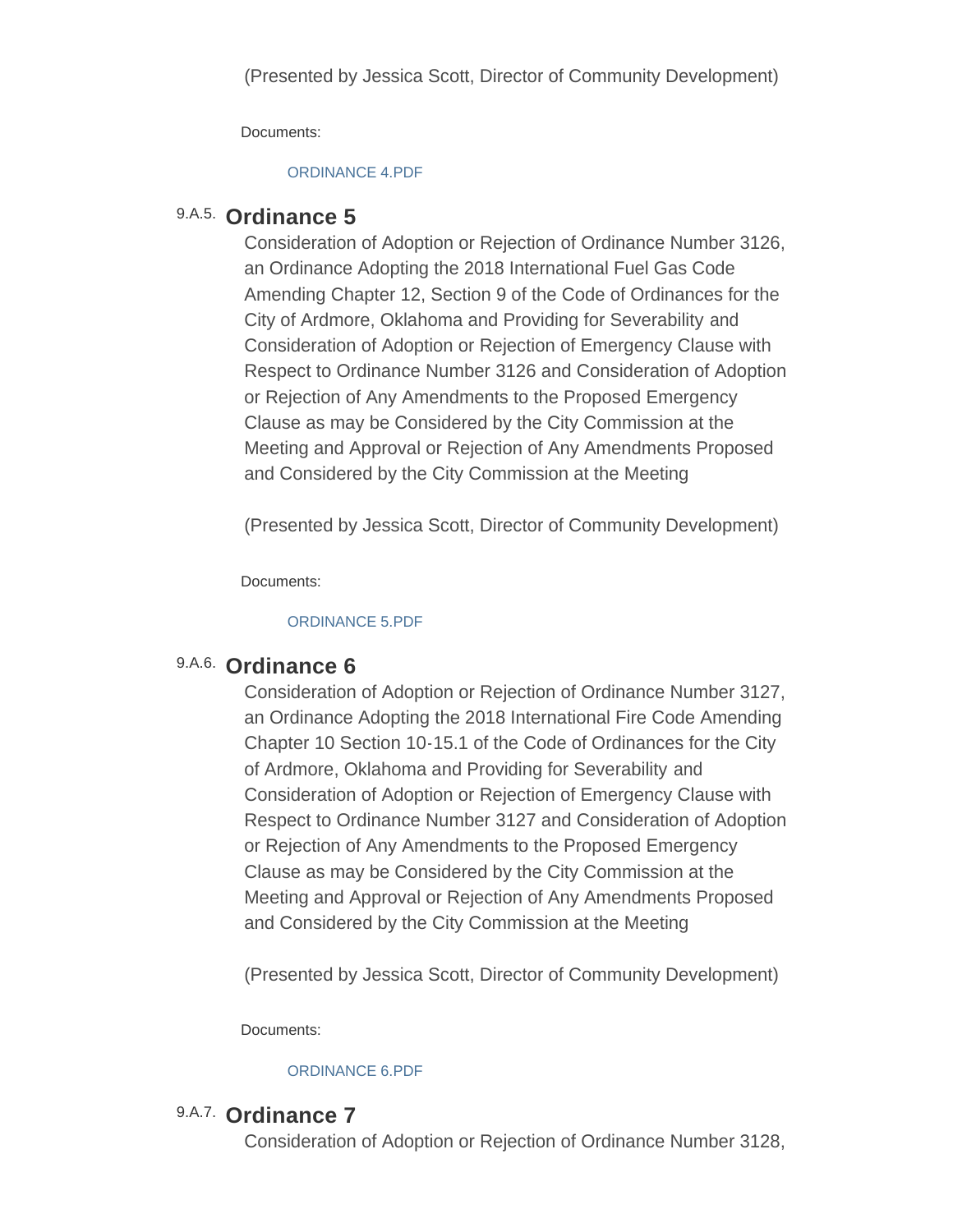an Ordinance Amending Chapter 25, Article IV, of the Ardmore Code of Ordinances by Adding New Sections 25-100.1 through 25- 100.5, Pertaining to Laying Lines, Cable, Pipelines Appurtenances of Any Type, Excavation for the Purpose of Laying Lines, or Pipelines of Any Type, in Easements or Rights-of-Way of the City, Requiring Permits and Applicability of other Regulations, Providing for Emergency Repairs, Providing for Repealer, Penalties for Violation; Severability and Declaring an Emergency; and Consideration of Adoption or Rejection of Emergency Clause with Respect to Ordinance Number 3128 and Consideration of Adoption or Rejection of Any Amendments to the Proposed Emergency Clause as may be Considered by the City Commission at the Meeting and Approval or Rejection of Any Amendments Proposed and Considered by the City Commission at the Meeting

(Presented by Josh Randell, Interim City Engineer)

Documents:

[ORDINANCE 7.PDF](http://www.ardmorecity.org/AgendaCenter/ViewFile/Item/8439?fileID=5077)

## 9.B. AGREEMENT(S)

#### 9.B.1. Agreement 1

Consideration and Possible Action of an Emergency Management Mutual Aid Memorandum of Understanding between the City of Ardmore and the Chickasaw Nation Department of Interior Services, for the Purpose of Providing Mutual Aid in Preparation for or in Response to a Disaster, an Emergency, and/or Planned Event and Approval or Rejection of Any Amendments Proposed and Considered by the City Commission at the Meeting

(Presented by Amber Wilson, Director of Emergency Management)

Documents:

#### [AGREEMENT 1.PDF](http://www.ardmorecity.org/AgendaCenter/ViewFile/Item/8440?fileID=5078)

#### 9.B.2. Agreement 2

Consideration and Possible Action for the Renewal of a Social Media Contract between the City of Ardmore and Bosham Media, LLC to be Effective from May 15, 2022 through May 14, 2023 in the Total Amount of \$49,800.00 and Approval or Rejection of Any Amendments Proposed and Considered by the City Commission at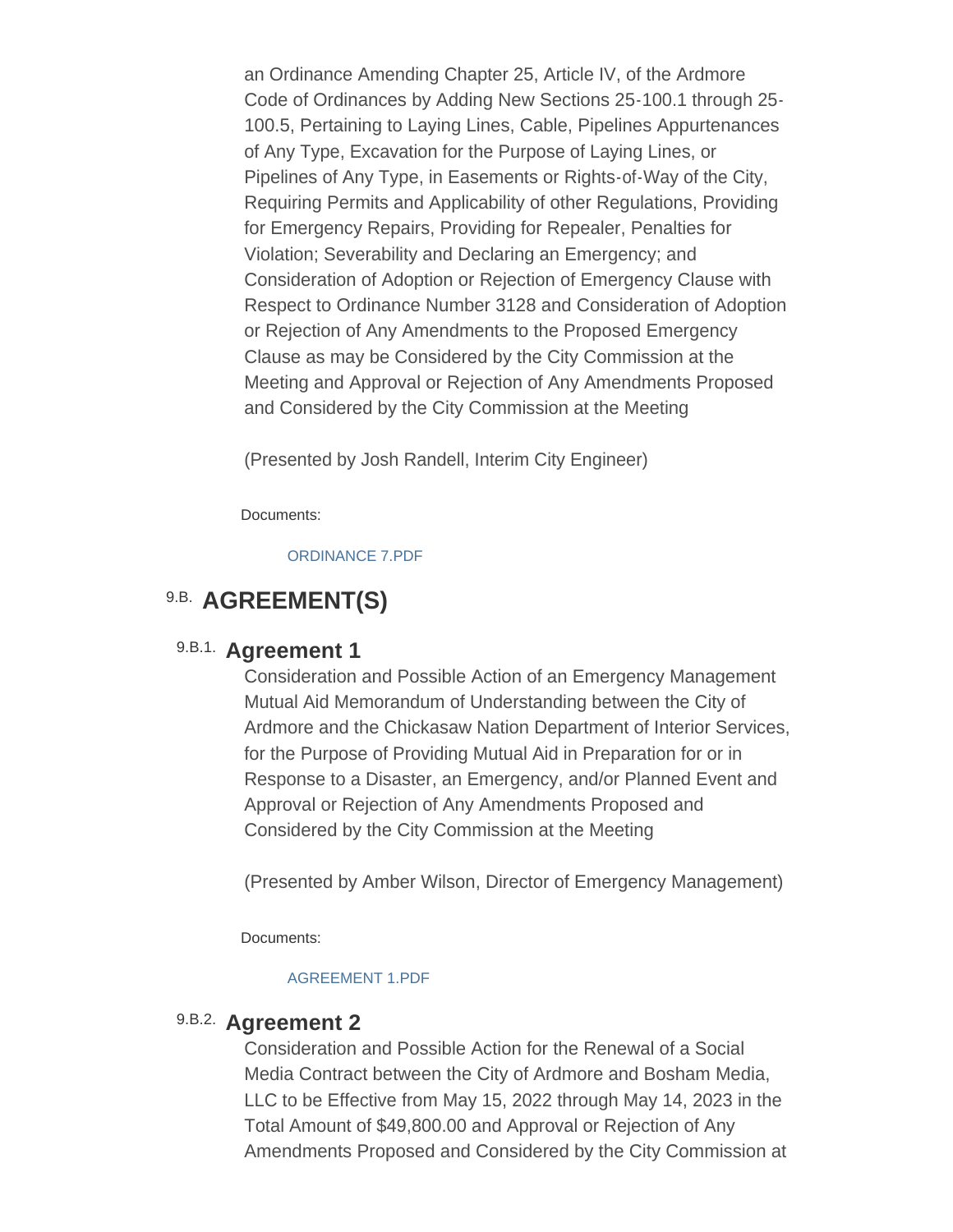the Meeting

(Presented by Robert Newell, Chief Information Officer)

Documents:

#### [AGREEMENT 2.PDF](http://www.ardmorecity.org/AgendaCenter/ViewFile/Item/8446?fileID=5079)

#### 9.B.3. Agreement 3

Consideration and Possible Action to Declare Fifty-Four (54) Ardmore Police Department Glock M17 Gen 5 Duty Pistols as Surplus to Proceed with a Trade-In Agreement with GT Distributors and Approval or Rejection of Any Amendments Proposed and Considered by the City Commission at the Meeting

(Presented by Kevin Norris, Chief of Police)

Documents:

[AGREEMENT 3.PDF](http://www.ardmorecity.org/AgendaCenter/ViewFile/Item/8441?fileID=5080)

### **9.C. PURCHASE(S)**

#### 9.C.1. **Purchase 1**

Consideration and Possible Action for the Purchase of Sixty (60) Glock 45 Gen 5 Duty Pistols with Gun Lights, Holsters and Sight Sets for the Ardmore Police Department from the Oklahoma State Contract SW220 from GT Distributors in the Total Amount of \$41,242.75 and Approval or Rejection of Any Amendments Proposed and Considered by the City Commission at the Meeting

(Presented by Kevin Norris, Chief of Police)

Documents:

#### [PURCHASE 1.PDF](http://www.ardmorecity.org/AgendaCenter/ViewFile/Item/8442?fileID=5081)

#### 9.C.2. **Purchase 2**

Consideration and Possible Action for the Purchase of Three (3) New 14-Foot Salt Dogg Spreaders and Three (3) SST Light Bars for the Street Department from the Oklahoma State Contract SW500 from Southwest Trailers & Equipment in the Total Amount of \$42,330.00 and Approval or Rejection of Any Amendments Proposed and Considered by the City Commission at the Meeting